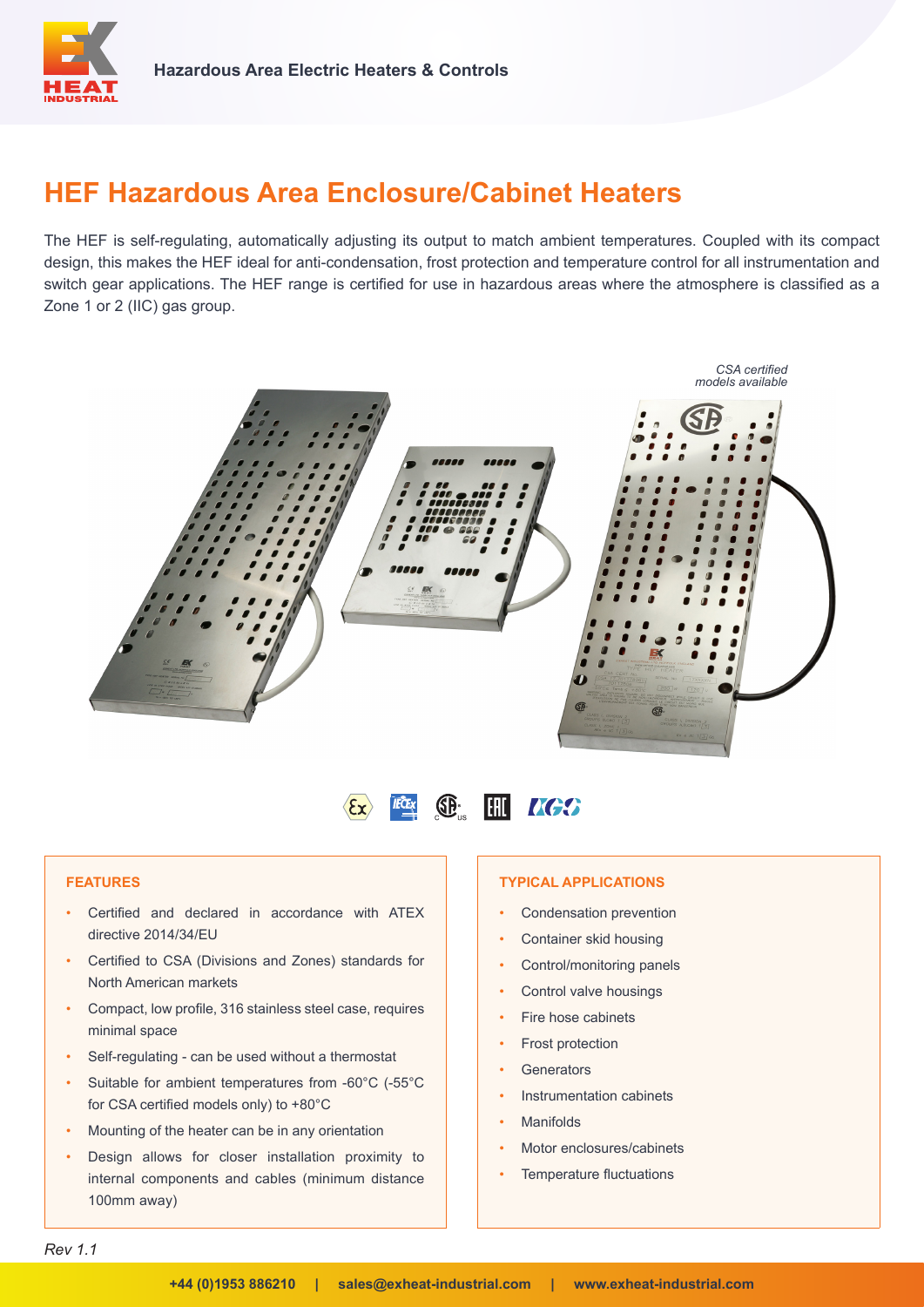





*Rev 1.1*